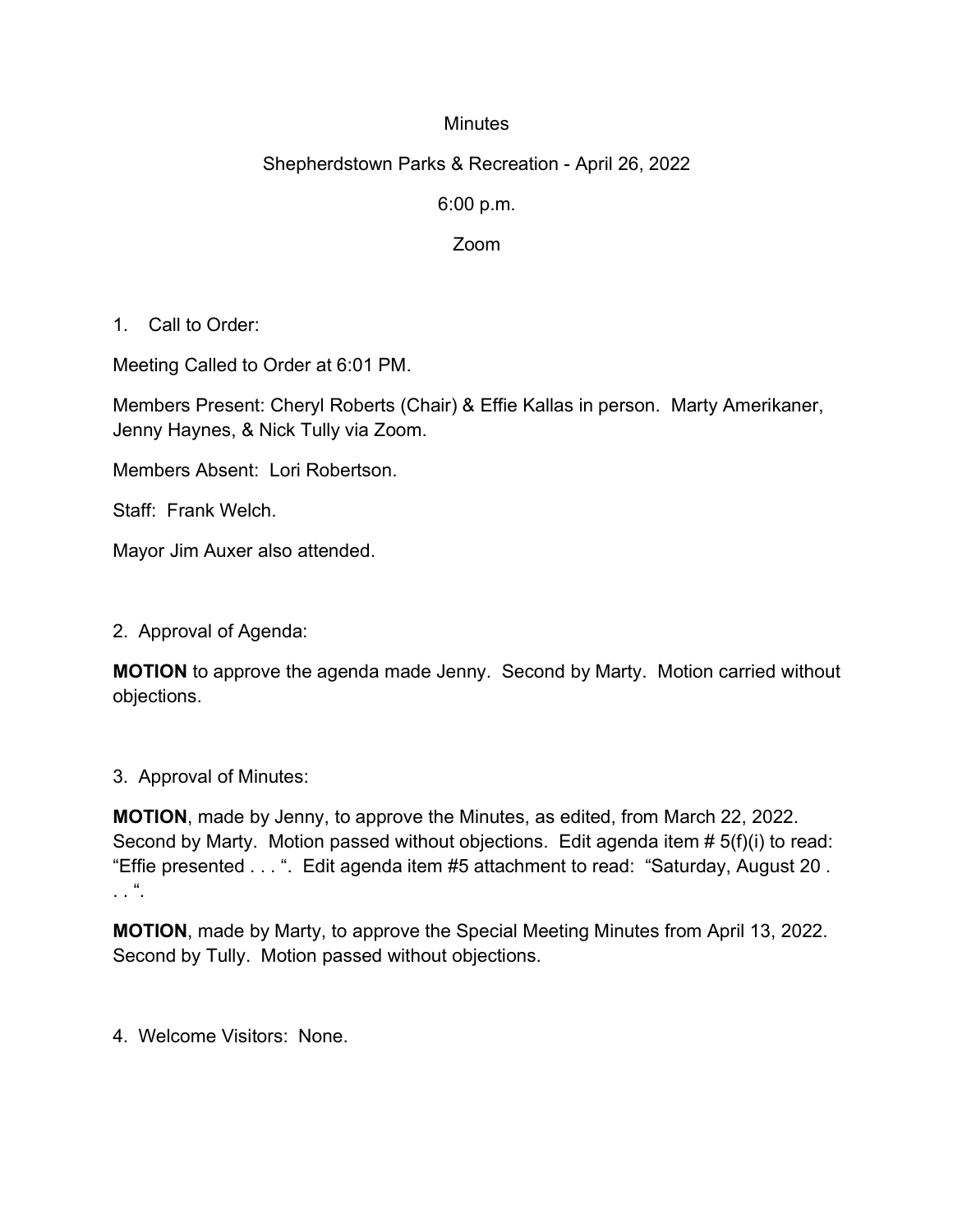5. Unfinished Business:

a. Congressional Application/Proposal - Cheryl reports that proposal was submitted through and to Senator Shelly Moore Capito's office.

b. Bane-Harris Park - Cheryl reports that she noticed that the black top on the basketball court is cracking in some places. Frank will take a look and make a recommendation to the Committee next month. Marty asked if Pickle Ball lines can be included in any possible re-paving/court painting? Topic of Pickle Ball accommodation and equipment needs/purchase will be included as a future agenda item.

c. Cullison Park - M. Amerikaner

 i. Playground Equipment Replacement "Toy" Follow-up - Frank reports that he is still awaiting delivery.

ii. Walking Path Update - Marty reports that after speaking with 2nd company, he contacted Noble again and realized that the 1st bid is cheaper. Noble will oblige the bid price even though it has expired. Noble relayed that the map was not to spec. Materials for benches are also being discussed. Site visit to be coordinated with Park Committee Nick & Marty and bidders.

Mayor reports that bids over \$25,000 must be noticed in the newspaper.

iii. Sign Status - Frank reports that his team tried to wash the sign but was concerned about paint fade. Cheryl will reach out to the sign maker to inquire about best way to safely remove the barnacles.

c. Riverfront Park - J. Haynes

Jenny reports that the park looks good.

d. Rumsey Park - N. Tully

Tully reports that the park looks good.

e. Viola Devonshire - L. Robertson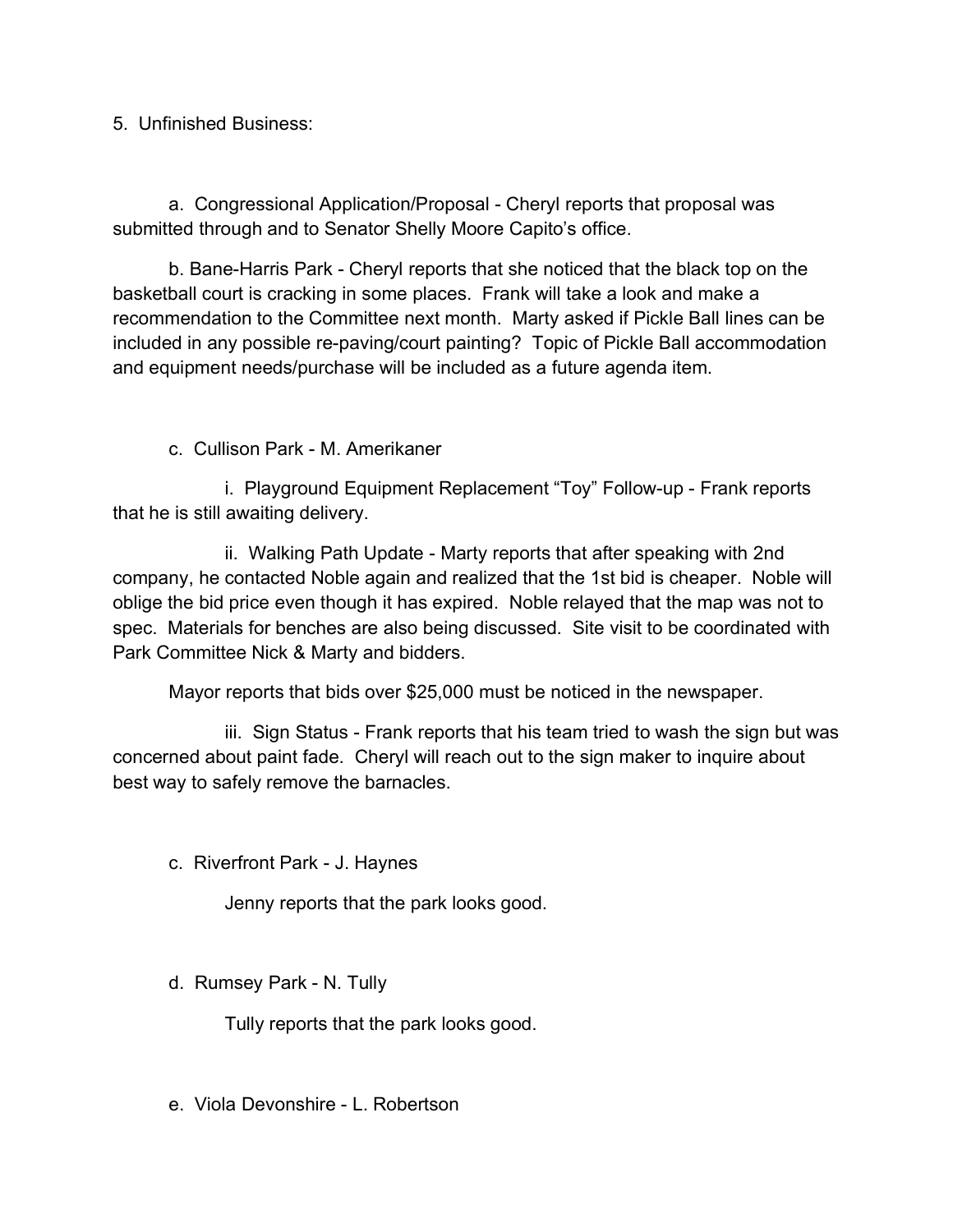No report.

f. Bookmark The Park - E. Kallas & C. Roberts

Effie commends Jenny for procuring fabulous door prizes for this year's events. Cheryl and Lori are thanked for providing refreshments for the first event, which was held on April 23. At Cheryl's invitation, Kona Ice also attended and was a nice touch. The next event will be held on May 22 at Rumsey Park at 5:00pm.

g. Future Programming for Parks

Marty suggested that if lines are painted on the basketball courts of Bane Harris and Viola Devonshire, pickle ball tournaments could be hosted by parks & rec.

6. New Business:

a. Hank Walter - Shepherdstown Rotary. Invitation for Hank to attend our next meeting.

b. Park Clean-Up Schedule:

May 21 @ Rumsey,

July 16 @ Rumsey,

August 13 @ Bane Harris,

Sept. 17 @ Viola Devonshire.

c. Future Meeting Topics.

Creation of a Park & Rec Grant & Funding Subcommittee.

Development of "wish list" for possible grant seeking opportunities.

Pickle Ball equipment.